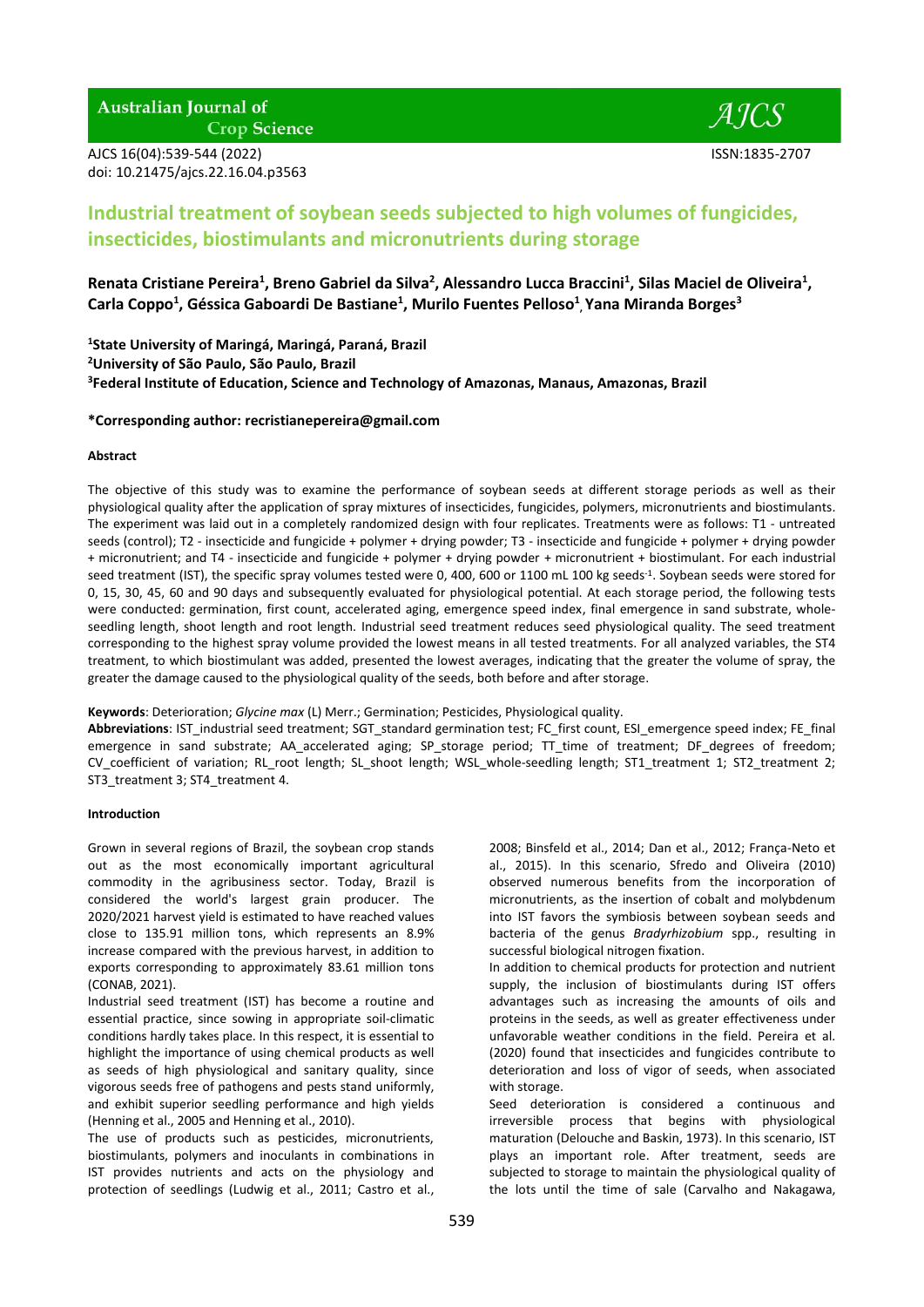2012). Despite being considered a process inherent to maturation, metabolic changes are triggered according to factors such as temperature, relative humidity and the presence of insects and microorganisms (Marcos-Filho, 2015). Among the main factors that affect physiological potential, storage coupled with the composition and volume of the spray mixture, can be considered decisive factors for the maintenance of physiological potential (Pereira et al., 2021).

The hypothesis of this study tested association of high spray volumes of different chemical products with detrimental effects on seed physiological quality, especially during storage. Therefore, the present study proposed to investigate the performance of soybean seeds BMX Alvo RR at different storage periods as well as their physiological quality after the application of sprays based on insecticides, fungicides, polymers, micronutrients and biostimulants.

#### **Results and discussion**

The Shapiro-Wilk and Bartlett tests were initially applied and confirmed the hypotheses of normality and homogeneity of variances (p-value > 0.05). Table 2 shows the results of the F test for the analysis of variance. All variables under study showed significance (p-value  $<$  0.05) for both the main effects and the double and triple interactions. In other words, it was necessary to decompose the analyzed factors to identify where statistically significant differences were present.

Considering each storage period, both before and after IST, significant differences were detected between the seed treatments for SGT and FC, with ST4 providing the lowest means at all evaluated periods (Table 2). In this respect, it is essential to highlight that IST with high spray volumes (1100 mL 100 kg seeds-1 ) compromises the maintenance of seed quality, especially during storage. However, the results obtained in this study disagree with those described by Abati et al. (2020), Segalin et al. (2013) and Santos et al. (2018), who found that spray volumes below 1200 and 1400 mL 100 kg seeds<sup>-1</sup> did not affect the quality of soybean seeds.

In the comparison between times of treatment (Table 3) within each storage period, significant differences were detected for the treatments. In addition, longer storage periods resulted in lower means for the variables under analysis, both before and after IST. After IST, the means of the analyzed variables were higher as compared with the values measured before IST.

For each storage period, before and after industrial seed treatment, emergence speed index, final emergence in sand substrate and accelerated aging differed significantly between the treatments, whereas ST4 recorded the lowest means in most periods (Table 4). These results corroborate with Lemes et al. (2019), who observed a decrease in emergence as well as an increase in abnormal seedlings after the accelerated aging test in soybean seeds subjected to IST. Statistically significant differences were observed between the times of treatment, considering the seed treatments at each storage period. Finally, longer storage periods resulted in lower means for the analyzed variables, both before and after IST. After IST, the means of the variables increased, as compared with the condition prior to treatment. Marcos Filho and Souza (1983) found discordant results, whereas the treatment of soybean seeds with fungicides favored the maintenance of vigor before storage. Conversely, Da Silva et al. (2014) stated that seed performance after 90 days of storage was considered superior and more efficient.

According to the F-test of analysis of variance, there were significant differences between the treatments (p-value < 0.05), due to both the main effect and the double and triple interaction effects. In other words, it was necessary to decompose the analyzed factors to identify, where the statistically significant differences occurred.

Analysis of each storage period showed significant differences before and after IST on root length, shoot length and whole-seedling length (Table 6). Treatment ST4 recorded the lowest means of the respective variables. Brzezinski et al. (2017), reported that high spray volumes negatively affect physiological potential, especially in lowvigor seeds, since the deleterious effect is maximized under such conditions. Regarding seedling length, results by Abati et al. (2020) pointed out that increases in spray volume reduce the physiological quality of soybean seeds, when associated with the application of drying powder in IST.

Considering each storage period, significant differences were observed between the tested treatments in times of treatment. Longer storage periods were found to result in lower means for the studied variables, both before and after seed treatment. Krohn and Malavasi (2004) suggested that after seed treatment, physiological performance is superior, and the quality reduction is only observed after four months. due to the phytotoxicity of the applied products.

## **Materials and Methods**

#### *Plant materials*

For the establishment of the trials, 2.5 kg of unconventional seeds with transgenic technology were used. Seed treatment was carried out in an industrial unit belong to a private company.

## *Conduction of the study*

For the treatment, the seeds were coated in a continuous seed coating machine and subsequently packed in Kraft paper bags that were kept in environmental conditions in the laboratory, at a temperature of 25 °C and 65% relative humidity. The experiment was laid out in a completely randomized design, in a  $2 \times 4 \times 6$  factorial arrangement with four replicates, totaling 48 treatments. Treatments were defined as shown in Table 1.

## *Evaluated characteristics*

Physiological quality was assessed by the following tests: germination test (Brasil, 2009), first germination count (Brasil, 2009), accelerated aging test (Marcos-Filho, 2020), emergence speed index (Maguire, 1962) final emergence in sand substrate (Nakagawa, 1999), whole-seedling length (Abati et al., 2014), shoot length (Abati et al., 2014) and root length (Abati et al., 2014). The evaluations were performed at the storage periods of 0, 15, 30, 45, 60 and 90 days.

#### *Statistical analysis*

The obtained data were analyzed using R software version 4.0.2 (R Core Team, 2020). The assumptions of normality and homogeneity of variances of the variables were checked by the Shapiro-Wilk and Bartlett tests. The F test of analysis of variance was applied to detect differences between treatments, times of treatment and storage periods.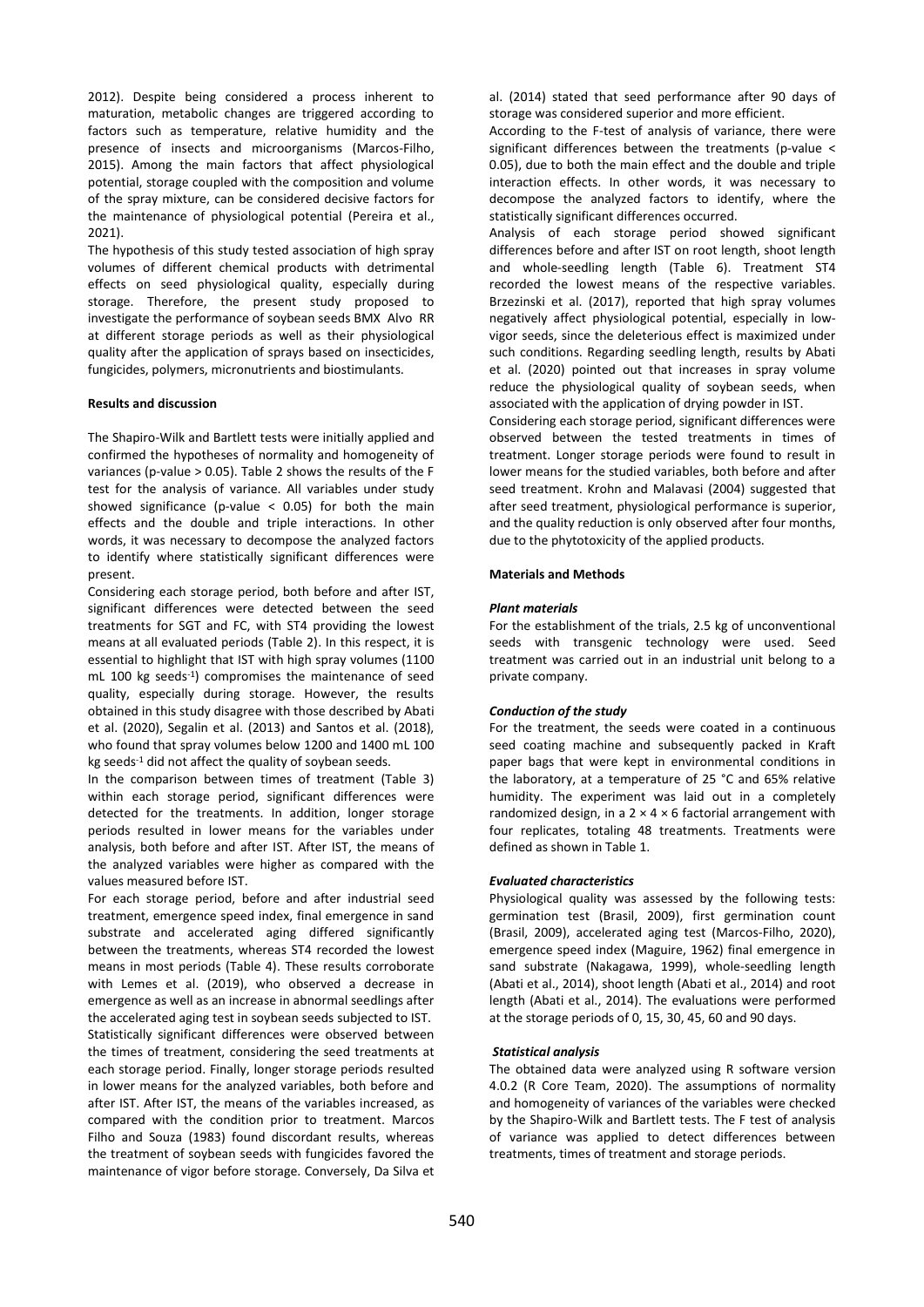| Table 1. Products and spray volumes used in industrial seed treatment. |  |  |  |
|------------------------------------------------------------------------|--|--|--|
|------------------------------------------------------------------------|--|--|--|

| <b>Treatment</b> | <b>Chemical product</b>                            | <b>Concentration</b>                                       | Spray volume (mL $100 \text{ kg}^{-1}$ )                                                                                                                                                                                                                                          |
|------------------|----------------------------------------------------|------------------------------------------------------------|-----------------------------------------------------------------------------------------------------------------------------------------------------------------------------------------------------------------------------------------------------------------------------------|
| <b>ST1</b>       |                                                    |                                                            | Control (no treatment)                                                                                                                                                                                                                                                            |
|                  | Insecticide + Fungicide <sup>1</sup>               | 200 mL100 $kg^{-1}$ seeds                                  |                                                                                                                                                                                                                                                                                   |
| ST <sub>2</sub>  | Polymer <sup>2</sup><br>Drying powder <sup>3</sup> | 200 mL100 kg-11 seeds<br>150 mL100 kg <sup>-11</sup> seeds | 400                                                                                                                                                                                                                                                                               |
|                  | Insecticide + Fungicide <sup>1</sup>               | 200 mL100 kg-11 seeds                                      |                                                                                                                                                                                                                                                                                   |
|                  | Polymer <sup>2</sup>                               | 200 mL100 $kg^{-11}$ seeds                                 |                                                                                                                                                                                                                                                                                   |
| ST <sub>3</sub>  | Drying powder <sup>3</sup>                         | 150 mL100 kg-11 seeds                                      | 600                                                                                                                                                                                                                                                                               |
|                  | Micronutrient <sup>4</sup>                         | 200 mL 100kg <sup>-11</sup> seeds                          |                                                                                                                                                                                                                                                                                   |
|                  | Insecticide + Fungicide <sup>1</sup>               | 200 mL100 kg <sup>-11</sup> seeds                          |                                                                                                                                                                                                                                                                                   |
|                  | Polymer <sup>2</sup>                               | 200 mL100 kg <sup>-11</sup> seeds                          |                                                                                                                                                                                                                                                                                   |
| ST <sub>4</sub>  | Drying powder <sup>3</sup>                         | 150 mL100 $kg^{-11}$ seeds                                 | 1100                                                                                                                                                                                                                                                                              |
|                  | Micronutrient <sup>4</sup>                         | 200 mL 100kg <sup>-11</sup> seeds                          |                                                                                                                                                                                                                                                                                   |
|                  | Bioestimulant <sup>5</sup>                         | 0.5 L 100 $kg^{-11}$ seeds                                 |                                                                                                                                                                                                                                                                                   |
|                  |                                                    |                                                            | <sup>1</sup> Inseticidee + Fungicide = pyraclostrobin + thiophanate-methyl; <sup>2</sup> Polymer = film formulation; <sup>3</sup> Drying powder = film formulation; <sup>4</sup> Micronutrient = cobalt + molybdenum; <sup>5</sup> Bioestimulant = kinetin + gibberellic acid + 4 |

| Source of                | <b>DF</b> | <b>Mean square</b> |        |                   |        |        |  |  |  |
|--------------------------|-----------|--------------------|--------|-------------------|--------|--------|--|--|--|
| variation                |           | SGT (%)            | FC(%)  | <b>ESI</b>        | FE (%) | AA (%) |  |  |  |
| TΤ                       | 1         | $216*$             | $276*$ | 100.16*           | $252*$ | 1541*  |  |  |  |
| <b>ST</b>                | 3         | 3506*              | 3823*  | 3322*<br>$24.43*$ |        | 7553*  |  |  |  |
| <b>SP</b>                | 5         | 6350*              | 4662*  | 253.50*           | 22790* | 16706* |  |  |  |
| $TT \times ST$           | 3         | 58*                | $59*$  | $4.70*$           | $777*$ | $297*$ |  |  |  |
| $TT \times SP$           | 5         | $60*$              | $47*$  | $2.04*$           | $216*$ | 88*    |  |  |  |
| $ST \times SP$           | 15        | $90*$              | $268*$ | $8.47*$<br>$722*$ |        | $320*$ |  |  |  |
| $TT \times ST \times SP$ | 15        | $23*$              | $15*$  | $1.55*$           | $308*$ | $29*$  |  |  |  |
| Residual                 | 144       | 13                 | 15     | 0.34              | 42     | 17     |  |  |  |
| CV (%)                   |           | 7.97               | 4.68   | 8.12              | 8.44   | 11.36  |  |  |  |
| <b>Overall mean</b>      | ٠         | 49.61              | 83.28  | 7.17              | 76.89  | 35.83  |  |  |  |

\*Considered significant if p-value < 0.05 by the F test; SP: storage period; TT: time of treatment; ST: seed treatment; DF: degrees of freedom and CV: coefficient of variation (%).

| Table 3. Mean values of percentage of normal seedlings in the standard germination test (SGT) and first count (FC) of germination |  |
|-----------------------------------------------------------------------------------------------------------------------------------|--|
| of soybean seeds as a function of time of treatment, decomposed within the storage periods (SP) and seed treatments (ST)*.        |  |

| SP (days)   | <b>ST</b>       | <b>SGT (%)</b>    |           | FC (%)            |           |  |
|-------------|-----------------|-------------------|-----------|-------------------|-----------|--|
|             |                 | <b>Before IST</b> | After IST | <b>Before IST</b> | After IST |  |
| $\mathbf 0$ | ST <sub>1</sub> | 76.50 aA          | 76.50 aA  | 100.00 aA         | 100.00 aA |  |
| $\bf{0}$    | ST <sub>2</sub> | 67.50 bAB         | 74.00 aA  | 93.50 bA          | 98.50 aA  |  |
| 0           | ST <sub>3</sub> | 62.50 bBC         | 70.00 aA  | 92.50 bA          | 97.50 aA  |  |
| $\mathbf 0$ | ST <sub>4</sub> | 55.00 aC          | 56.50 aB  | 90.00 aB          | 91.00 aB  |  |
| 15          | ST <sub>1</sub> | 66.50 aA          | 66.50 aA  | 98.00 aA          | 98.00 aA  |  |
| 15          | ST <sub>2</sub> | 61.00 bAB         | 67.00 aA  | 93.00 bB          | 97.50 aA  |  |
| 15          | ST <sub>3</sub> | 57.00 aB          | 57.50 aB  | 87.00 bC          | 94.50 aA  |  |
| 15          | ST <sub>4</sub> | 48.00 aC          | 49.50 aC  | 80.50 bD          | 87.00 aB  |  |
| 30          | ST <sub>1</sub> | 56.50 aB          | 56.50 aB  | 93.00 aA          | 93.00 aA  |  |
| 30          | ST <sub>2</sub> | 57.50 aA          | 60.50 aA  | 90.00 bB          | 93.50 aA  |  |
| 30          | ST <sub>3</sub> | 44.00 bC          | 53.00 aC  | 84.00 bC          | 90.00 aA  |  |
| 30          | ST <sub>4</sub> | 43.50 bD          | 46.50 aD  | 76.50 bD          | 81.50 aB  |  |
| 45          | ST <sub>1</sub> | 51.00 aB          | 51.00 aB  | 89.50 aA          | 89.50 aA  |  |
| 45          | ST <sub>2</sub> | 55.50 aA          | 55.50 aA  | 84.50 bB          | 90.00 aA  |  |
| 45          | ST <sub>3</sub> | 49.50 aB          | 49.50 aB  | 82.00 aB          | 85.50 aA  |  |
| 45          | ST <sub>4</sub> | 36.50 bC          | 45.00 aC  | 68.00 bC          | 77.50 aB  |  |
| 60          | ST <sub>1</sub> | 41.00 aB          | 41.00 aB  | 86.50 aA          | 86.50 aA  |  |
| 60          | ST <sub>2</sub> | 50.50 aA          | 49.50 aA  | 82.50 aAB         | 85.00 aA  |  |
| 60          | ST <sub>3</sub> | 35.00 bB          | 43.50 aAB | 78.50 aB          | 79.50 aA  |  |
| 60          | ST <sub>4</sub> | 27.50 aC          | 21.50 bC  | 58.50 bC          | 68.00 aB  |  |
| 90          | ST <sub>1</sub> | 33.00 aB          | 33.00 aA  | 78.50 aA          | 78.50 aA  |  |
| 90          | ST <sub>2</sub> | 45.50 aA          | 34.50 bA  | 77.50 aAB         | 68.00 bA  |  |
| 90          | ST <sub>3</sub> | 31.00 aB          | 28.50 aA  | 61.00 bB          | 67.00 aA  |  |
| 90          | ST <sub>4</sub> | 13.00 aC          | 7.50 bB   | 34.00 aC          | 33.50 aB  |  |

\*Means followed by different lowercase letters in the columns and uppercase letters in the rows differ from each other by Tukey's test (p-value < 0.05).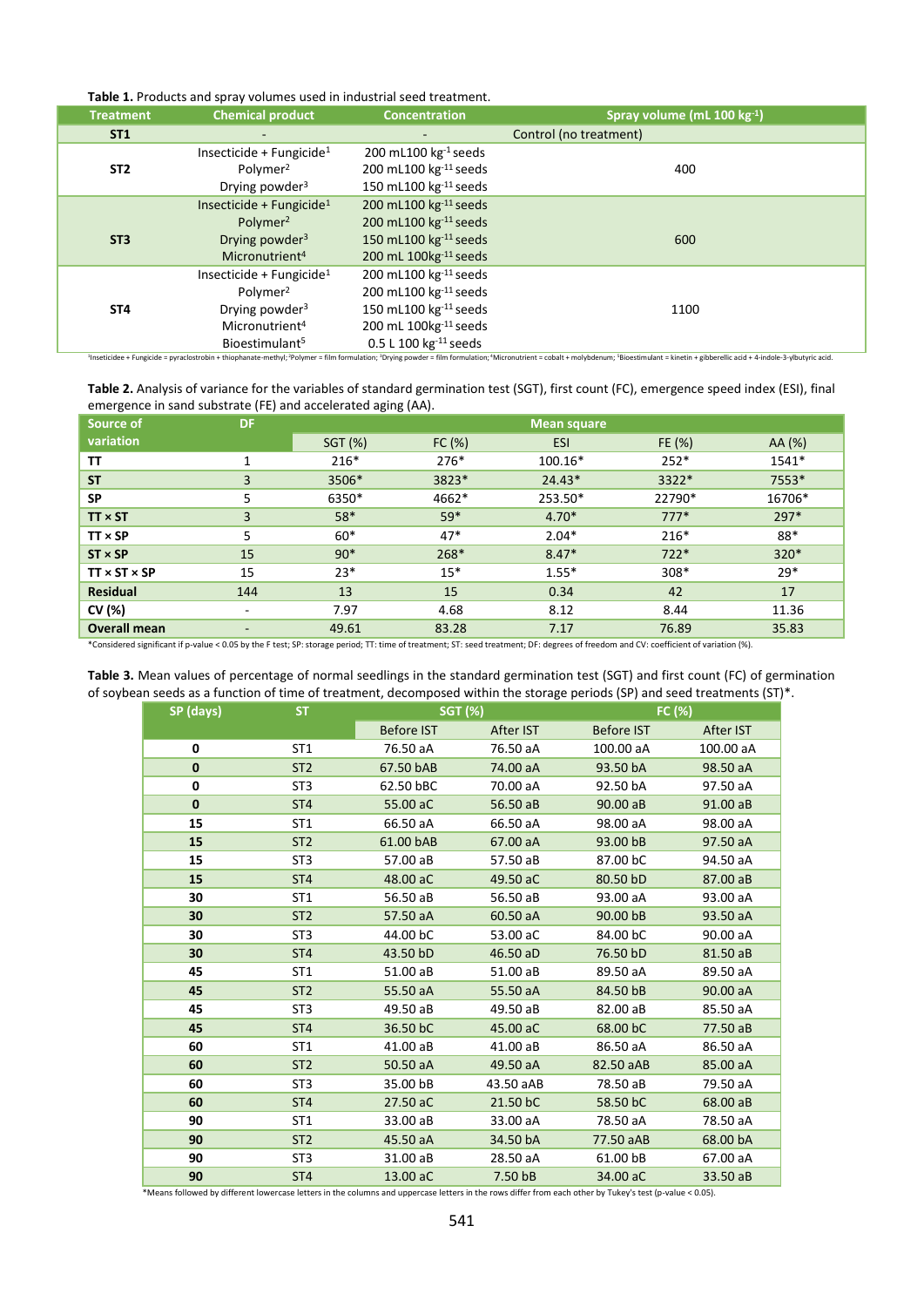**Table 4.** Mean values of emergence speed index (ESI), final emergence in sand substrate (FE) and accelerated aging (AA) of soybean seeds as a function of time of treatment, decomposed within storage periods (SP) and seed treatments (ST)\*.

| SP (days)    | <b>ST</b>       | <b>ESI</b>                                                                                                                                               |                    | FE (%)               |           | AA (%)           |           |  |
|--------------|-----------------|----------------------------------------------------------------------------------------------------------------------------------------------------------|--------------------|----------------------|-----------|------------------|-----------|--|
|              |                 | <b>Before IST</b>                                                                                                                                        | After IST          | <b>Before IST</b>    | After IST | <b>Before ST</b> | After IST |  |
| 0            | ST <sub>1</sub> | 10.33aB                                                                                                                                                  | $10.33a$ B         | 100.00 aA            | 100.00 aA | 79.50 aA         | 79.50 aA  |  |
| $\bf{0}$     | ST <sub>2</sub> | 11.48 aA                                                                                                                                                 | 10.98 aA           | 100.00 aA            | 100.00 aA | 77.50 aA         | 78.00 aAB |  |
| 0            | ST <sub>3</sub> | 10.55 aAB                                                                                                                                                | 10.50 aB           | 100.00 aA            | 99.00 aA  | 66.00 aB         | 70.50 aB  |  |
| $\mathbf{0}$ | ST <sub>4</sub> | 9.92 aB                                                                                                                                                  | 9.26 bC            | 94.00 bB             | 97.00 aB  | 40.00 aC         | 44.00 aC  |  |
| 15           | ST <sub>1</sub> | 9.00 aA                                                                                                                                                  | 9.00 aAB           | 94.00 aA             | 95.00 aA  | 54.00 aA         | 54.00 aC  |  |
| 15           | ST <sub>2</sub> | 9.08 bA                                                                                                                                                  | 9.52 aAB           | 98.00 aA             | 96.00 aA  | 63.00 bA         | 72.00 aA  |  |
| 15           | ST <sub>3</sub> | 9.30 bA                                                                                                                                                  | 9.88 aA            | 99.00 aA             | 96.00 bA  | 57.50 bA         | 66.00 aB  |  |
| 15           | ST <sub>4</sub> | 8.49 bB                                                                                                                                                  | 8.79 aB            | 93.00 aB             | 93.00 aB  | 26.50 aB         | 28.50 aD  |  |
| 30           | ST <sub>1</sub> | 6.67 aB                                                                                                                                                  | 8.46 aA            | 88.00 aAB            | 92.00 aA  | 45.00 aA         | 45.00 aB  |  |
| 30           | ST <sub>2</sub> | 8.64 aA                                                                                                                                                  | 8.57 aA            | 96.00 aA             | 95.00 aA  | 45.00 bA         | 64.50 aA  |  |
| 30           | ST <sub>3</sub> | 8.63 bA                                                                                                                                                  | 9.16aA             | 95.00 aA             | 91.00 bA  | 48.00 bA         | 58.00 aA  |  |
| 30           | ST <sub>4</sub> | 8.03 aA                                                                                                                                                  | 6.67 bB            | 82.00 aB<br>82.00 aB |           | 19.00 aB         | 23.50 aC  |  |
| 45           | ST <sub>1</sub> | 6.63aB                                                                                                                                                   | 6.63aA             | 79.00 bB             | 88.00 aA  | 35.00 aA         | 35.00 aA  |  |
| 45           | ST <sub>2</sub> | 8.27 aA                                                                                                                                                  | 8.21 aA            | 92.00 aA             | 90.00 aA  | 29.50 bA         | 47.50 aA  |  |
| 45           | ST <sub>3</sub> | 7.79 bA                                                                                                                                                  | 7.92 aA            | 92.00 aA             | 89.00 bA  | 27.00 bA         | 39.00 aA  |  |
| 45           | ST <sub>4</sub> | 5.12 aC                                                                                                                                                  | 5.12aB             | 59.00 aC             | 59.00 aB  | 5.50 bB          | 19.00 aB  |  |
| 60           | ST <sub>1</sub> | 5.03aB                                                                                                                                                   | 6.48aAB            | 58.00 bB             | 77.00 aA  | 26.00 aA         | 26.00 aA  |  |
| 60           | ST <sub>2</sub> | 7.50 aA                                                                                                                                                  | 7.61aA             | 87.00 aA             | 82.00 bA  | 14.50 bB         | 27.50 aA  |  |
| 60           | ST <sub>3</sub> | 6.83 bA                                                                                                                                                  | 5.74 aB            | 85.00 aA             | 65.00 bA  | 12.50 aB         | 17.00 aB  |  |
| 60           | ST <sub>4</sub> | 3.83aB                                                                                                                                                   | 3.83 aC            | 41.00 aC             | 41.00 aB  | $2.50$ abC       | $1.00$ aC |  |
| 90           | ST <sub>1</sub> | 2.36aB                                                                                                                                                   | 2.36aA             | 23.00 aB             | 23.00 aAB | $4.00a$ B        | 4.00 aBC  |  |
| 90           | ST <sub>2</sub> | 6.62aA                                                                                                                                                   | 2.70 bA            | 78.00 aA             | 24.00 bAB | 11.00 bA         | 20.50 aA  |  |
| 90           | ST <sub>3</sub> | 1.55 <sub>bB</sub>                                                                                                                                       | 1.96aAB            | 21.00 bB             | 29.00 aA  | 3.00 bB          | 8.00 aB   |  |
| 90           | ST <sub>4</sub> | 1.10aB                                                                                                                                                   | 0.70 <sub>bB</sub> | 15.00 aB             | 10.00 bB  | 0.50aB           | 0.00 aC   |  |
|              |                 | *Means followed by different lowercase letters in the columns and uppercase letters in the rows differ from each other by Tukey's test (p-value < 0.05). |                    |                      |           |                  |           |  |

**Table 5.** Analysis of variance for root length (RL), shoot length (SL) and whole-seedling length (WSL).

|                                                                                                                                                                                       | ,,,                      | ັ         |                    |            |
|---------------------------------------------------------------------------------------------------------------------------------------------------------------------------------------|--------------------------|-----------|--------------------|------------|
| <b>Source of variation</b>                                                                                                                                                            | <b>DF</b>                |           | <b>Mean square</b> |            |
|                                                                                                                                                                                       |                          | <b>RL</b> | <b>SL</b>          | <b>WSL</b> |
| TΤ                                                                                                                                                                                    | 1                        | 32.20*    | $0.85*$            | $43.30*$   |
| <b>ST</b>                                                                                                                                                                             | 3                        | 166.70*   | $4.36*$            | 220.20*    |
| <b>SP</b>                                                                                                                                                                             | 5                        | 391.80*   | $67.45*$           | 676.20*    |
| $TT \times ST$                                                                                                                                                                        | 3                        | $6.90*$   | $2.59*$            | $8.20*$    |
| $TT \times SP$                                                                                                                                                                        | 5                        | $4.10*$   | $1.53*$            | $3.60*$    |
| $ST \times SP$                                                                                                                                                                        | 15                       | $1.80*$   | $0.75*$            | 13.70*     |
| $TT \times ST \times SP$                                                                                                                                                              | 15                       | $0.70*$   | $0.33*$            | $7.20*$    |
| <b>Residual</b>                                                                                                                                                                       | 192                      | 0.50      | 0.12               | 1.10       |
| CV (%)                                                                                                                                                                                |                          | 5.48      | 5.34               | 5.53       |
| <b>Overall mean</b>                                                                                                                                                                   | $\overline{\phantom{0}}$ | 12.24     | 6.38               | 18.62      |
| *Considered significant if p-value < 0.05 by the F test; SP: storage period; TT: time of treatment; ST: seed treatment; DF: degrees of freedom; and CV: coefficient of variation (%). |                          |           |                    |            |

|                                                                  |  | Table 6. Mean values of root length (RL), shoot length (SL) and whole-seedling length (WSL) as a function of time of treatment, |  |  |  |  |
|------------------------------------------------------------------|--|---------------------------------------------------------------------------------------------------------------------------------|--|--|--|--|
| decomposed within storage periods (SP) and seed treatments (ST). |  |                                                                                                                                 |  |  |  |  |

| SP (days)   | <b>ST</b>       | <b>RL</b>           |           | <b>SL</b>         |                    |                   | <b>WSL</b> |  |  |
|-------------|-----------------|---------------------|-----------|-------------------|--------------------|-------------------|------------|--|--|
|             |                 | <b>Before IST</b>   | After IST | <b>Before IST</b> | After IST          | <b>Before IST</b> | After IST  |  |  |
| 0           | ST <sub>1</sub> | 16.60 aA            | 16.60 aAB | 8.34 bA           | 8.64 aAB           | 24.12 aA          | 24.12 aB   |  |  |
| 0           | ST <sub>2</sub> | 14.98 bA            | 17.72 aA  | 7.66 bA           | 9.44aA             | 24.14 bA          | 27.04 aA   |  |  |
| 0           | ST <sub>3</sub> | 16.36 aA            | 16.40 aAB | 7.82 bA           | 8.78 aA            | 23.76 aA          | 25.06 aAB  |  |  |
| $\mathbf 0$ | ST <sub>4</sub> | 14.36 aB            | 15.36 aB  | $7.54a$ B         | 7.66aB             | 21.96 aB          | 23.98 aB   |  |  |
| 15          | ST <sub>1</sub> | 15.10 aB            | 15.10 aAB | 7.16aAB           | 7.16aB             | 22.06 aAB         | 22.06 aB   |  |  |
| 15          | ST <sub>2</sub> | 15.68 aA            | 16.08 aA  | 7.24 bA           | 8.28 aA            | 22.88 bA          | 24.12 aA   |  |  |
| 15          | ST <sub>3</sub> | 15.02 aB            | 14.66 aB  | 7.22 bA           | $7.64a$ B          | 21.88 aB          | 22.14 aB   |  |  |
| 15          | ST <sub>4</sub> | 9.68 <sub>b</sub> C | 12.64 aC  | 6.96aB            | $7.06$ aB          | 18.68 aC          | 19.46 aC   |  |  |
| 30          | ST <sub>1</sub> | 13.86 aB            | 13.86 aB  | 6.56aAB           | 6.56aB             | 20.02 aB          | 20.02 aB   |  |  |
| 30          | ST <sub>2</sub> | 14.94 aA            | 15.02 aA  | 6.90 bA           | 7.34aA             | 18.96 bA          | 22.10 aA   |  |  |
| 30          | ST <sub>3</sub> | 13.96 aB            | 11.36 bB  | 6.48 aB           | $6.38a$ B          | 18.62 aB          | 19.50 aB   |  |  |
| 30          | ST <sub>4</sub> | 10.00 aC            | 8.36 bC   | 6.47aB            | 6.16 <sub>bB</sub> | 16.84 aC          | 17.62 aC   |  |  |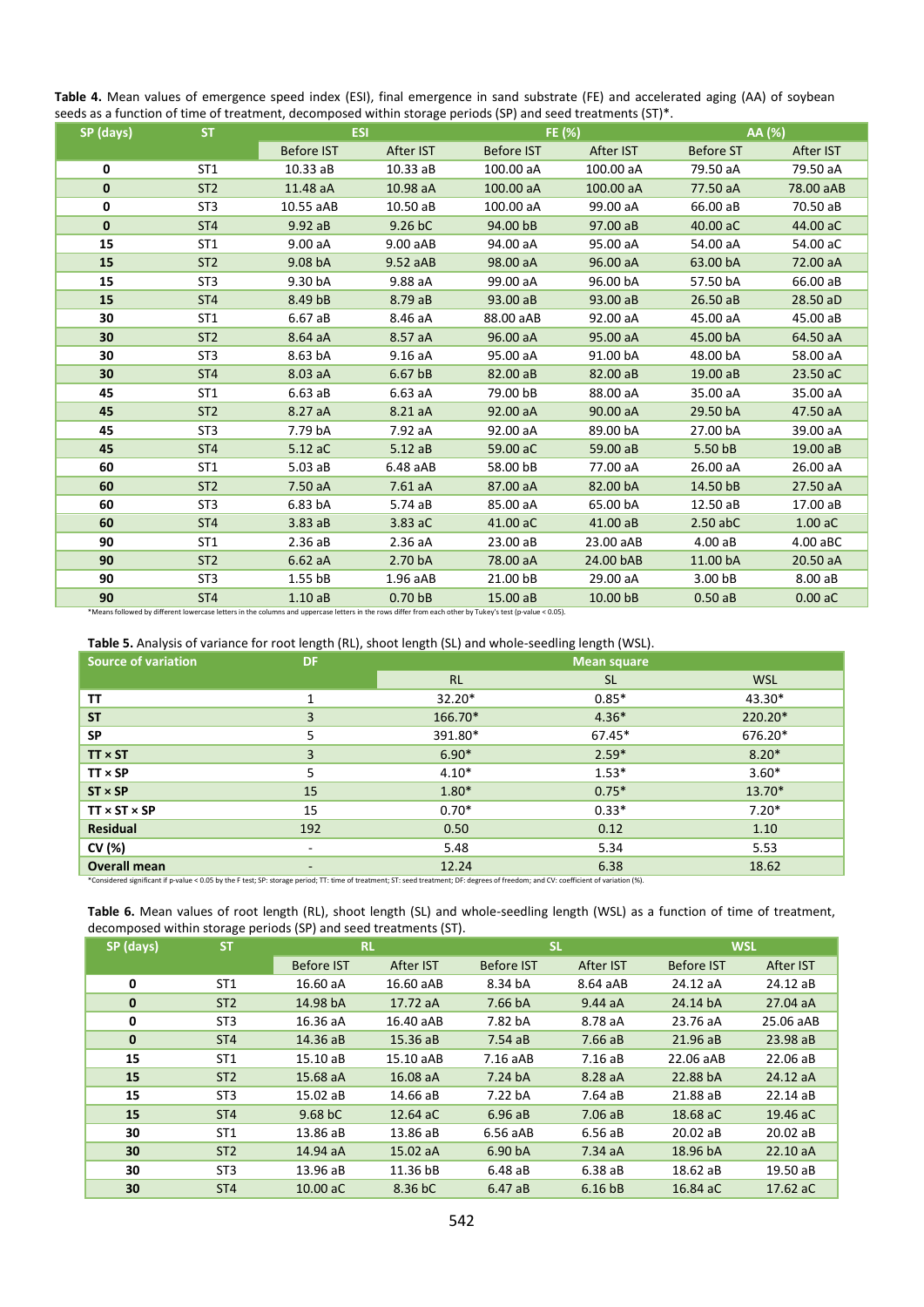| 45 | ST <sub>1</sub>                                                                                                                                          | 12.10 aA           | $12.10 \text{ a}B$ | $6.10a$ B | 6.10aA    | 18.70 aA   | 18.70 aB |  |  |  |  |  |
|----|----------------------------------------------------------------------------------------------------------------------------------------------------------|--------------------|--------------------|-----------|-----------|------------|----------|--|--|--|--|--|
| 45 | ST <sub>2</sub>                                                                                                                                          | 11.32 bA           | 13.92 aA           | 6.92aA    | 6.14 bA   | 19.80 aA   | 20.38 aA |  |  |  |  |  |
| 45 | ST <sub>3</sub>                                                                                                                                          | 12.48 aA           | 12.38 aB           | $6.16a$ B | 6.00aA    | 14.30 bB   | 18.56 aB |  |  |  |  |  |
| 45 | ST <sub>4</sub>                                                                                                                                          | 7.52 <sub>bB</sub> | $9.76$ aC          | 5.74 aC   | $5.42a$ B | 13.50 aB   | 15.32 aC |  |  |  |  |  |
| 60 | ST <sub>1</sub>                                                                                                                                          | 10.16 aA           | $10.16$ aC         | 5.72 aA   | 5.72 aA   | 15.98 aB   | 15.98 aB |  |  |  |  |  |
| 60 | ST <sub>2</sub>                                                                                                                                          | 10.20 bA           | 12.78 aA           | $5.44$ bB | 5.92aA    | 15.88 bB   | 19.08 aA |  |  |  |  |  |
| 60 | ST <sub>3</sub>                                                                                                                                          | 9.52 bA            | 11.14 aB           | 5.70 aB   | 5.54 aA   | 20.70 aA   | 16.88 bB |  |  |  |  |  |
| 60 | ST <sub>4</sub>                                                                                                                                          | 5.78 bB            | 8.58 aD            | 5.24a     | $4.24$ bB | $11.22$ aC | 12.84 aC |  |  |  |  |  |
| 90 | ST <sub>1</sub>                                                                                                                                          | 8.68 aA            | 8.68 aA            | 4.74 aA   | $4.74a$ A | 13.54 aAB  | 13.54 aA |  |  |  |  |  |
| 90 | ST <sub>2</sub>                                                                                                                                          | 7.60 bA            | 9.68aA             | 4.72aA    | 4.80 aA   | 12.42 bB   | 15.60 aA |  |  |  |  |  |
| 90 | ST <sub>3</sub>                                                                                                                                          | 7.98 bA            | 9.50 aA            | 4.70 aA   | 4.94 aA   | 14.94 aA   | 14.52 aA |  |  |  |  |  |
| 90 | ST <sub>4</sub>                                                                                                                                          | $4.14$ bB          | 5.76aB             | $4.10a$ B | 3.78 bB   | 8.90 aC    | 9.56aB   |  |  |  |  |  |
|    | *Means followed by different lowercase letters in the columns and uppercase letters in the rows differ from each other by Tukey's test (p-value < 0.05). |                    |                    |           |           |            |          |  |  |  |  |  |

Tukey's test was applied to compare the means, when significance was observed in the F test of analysis of variance. The significance level of 5% was considered in all tests.

## **Conclusions**

Industrial seed treatment reduces the physiological quality of soybean seeds. Regardless of the chemical products used in IST. The seed treatment corresponding to the largest spray volume provided the lowest means in all tested treatments.

#### **Acknowledgments**

The authors thank the Coordination for the Improvement of Higher Education Personnel (CAPES) for the fellowships granted to the first, fourth and sixth authors; and the State University of Maringá for supporting the research.

## **References**

- Abati J, Brzezinski CR, Bertuzzi EC, Henning FA, Zucareli C (2020) Physiological response of soybean seeds to spray volumes of industrial chemical treatment and storage in different environments. Journal of Seed Science. 42.
- Abati J, Brzezinski CR, Zucareli C, Henning FA, Alves, V. F. N, Garcia VV (2014) Qualidade fisiológica de sementes de trigo tratadas com biorregulador em condições de restrição hídrica. Embrapa Soja (ALICE).
- Brasil. Ministério da Agricultura, Pecuária e Abastecimento (2009) Regras para análise de sementes. Ministério da Agricultura, Pecuária e Abastecimento. Secretaria de Defesa Agropecuária. Brasília: MAPA/ACS, 395 p.
- Binsfeld JD, Barbieri APC, Huth C, Cabrera IC, Henning LMM (2014) Uso de bioativador, bioestimulante e complexo de nutrientes em sementes de soja. Pesquisa Agropecuária Tropical. 44: 88-94.
- Brzezinski CR, Abati J, Henning FA, Henning AA, França JDB, Krzyzanowski FC, Zucareli C (2017) Spray volumes in the industrial treatment on the physiological quality of soybean seeds with different levels of vigor. Journal of Seed Science. 39: 174-181.
- Carvalho NM, Nakagawa J (2012) Sementes: ciência, tecnologia e produção. Jaboticabal: FUNEP. 5 ed., 2012 , 590 p
- Castro GSA, Bogiani JC, Silva MG, Gazola E, Rosolem CA (2008) Tratamento de sementes de soja com inseticidas e um bioestimulante. Pesquisa Agropecuária Brasileira. 43:1311-1318.

Companhia Brasileira de Abastecimento [CONAB]. Acompanhamento da safra brasileira de grãos - décimo segundo levantamento, safra 2019/2020. [https://www.conab.gov.br/info-](https://www.conab.gov.br/info-agro/safras/graos/boletim-da-safra-de-graos)

[agro/safras/graos/boletim-da-safra-de-graos.](https://www.conab.gov.br/info-agro/safras/graos/boletim-da-safra-de-graos) (Acesso, Nov, 03, 2021)

- Da Silva Almeida A, Castellanos CIS, Deuner C, Borges CT, Meneghello G E (2014) Efeitos de inseticidas, fungicidas e biorreguladores na qualidade fisiológica de sementes de soja durante o armazenamento. Brazilian Journal of Agriculture-Revista de Agricultura. 89:172-182.
- Dan LGM, Dan HA, Piccinin GG, Ricci TT, Ortiz AHT (2012) Tratamento de sementes com inseticida e a qualidade fisiológica de sementes de soja. Revista Caatinga. 25: 45- 51.
- Delouche JC, Baskin NC (1973) Accelerated aging techniques for predicting the relative storability of seed lots. Seed Science and Technology. 1: 427-452.
- França Neto JB, Henning AA, Krzyzanowski FC, Henning FA, Lorini I (2015) Adoção do tratamento industrial de sementes de soja no Brasil, safra 2014/15. Inf Abrates. 25 (1): 26-29.
- Henning A A (2005) Patologia e tratamento de sementes: noções gerais. Londrina: Embrapa Soja, 52.p (Documentos, 264).
- Henning AA, França-Neto JB, Krzyzanowski FC, Lorini I (2010) Importância do tratamento de sementes de soja com fungicidas em safra 2010/2011, ano de "La Niña". Informativo Abrates, 20: 55-61.
- Krohn, NG, Malavasi MDM (2004) Qualidade fisiológica de sementes de soja tratadas com fungicidas durante e após o armazenamento. Revista Brasileira de Sementes. 26: 91- 97.
- Lemes E, Almeida A, Jauer A, Mattos F, Tunes L (2019) Tratamento de sementes industrial: potencial de armazenamento de sementes de soja tratadas com diferentes produtos. Colloquium Agrariae. 15: 94-103.
- Ludwig MP, Lucca Filho OA, Baudet L, Dutra LMC, Avelar SAG, Crizel RL (2011) Qualidade de sementes de soja armazenadas após recuperação com aminoácido, polímero, fungicida e inseticida. Revista Brasileira de Sementes. 33: 395-406.
- Marcos Filho J, Souza FHD (1983) Conservação de sementes de soja tratadas com fungicidas. Anais da Escola Superior de Agricultura "Luiz de Queiroz", 40: 181-201.
- Marcos Filho, J (2015) Fisiologia de sementes de plantas cultivadas. Abrates, Londrina. 660 p
- Marcos Filho J. (2020) Teste de envelhecimento celerado. In Krzyzanowski FC, Vieira RD, França-Neto JB Vigor de Sementes: conceitos e testes, Abrates, Londrina. p.1-24.